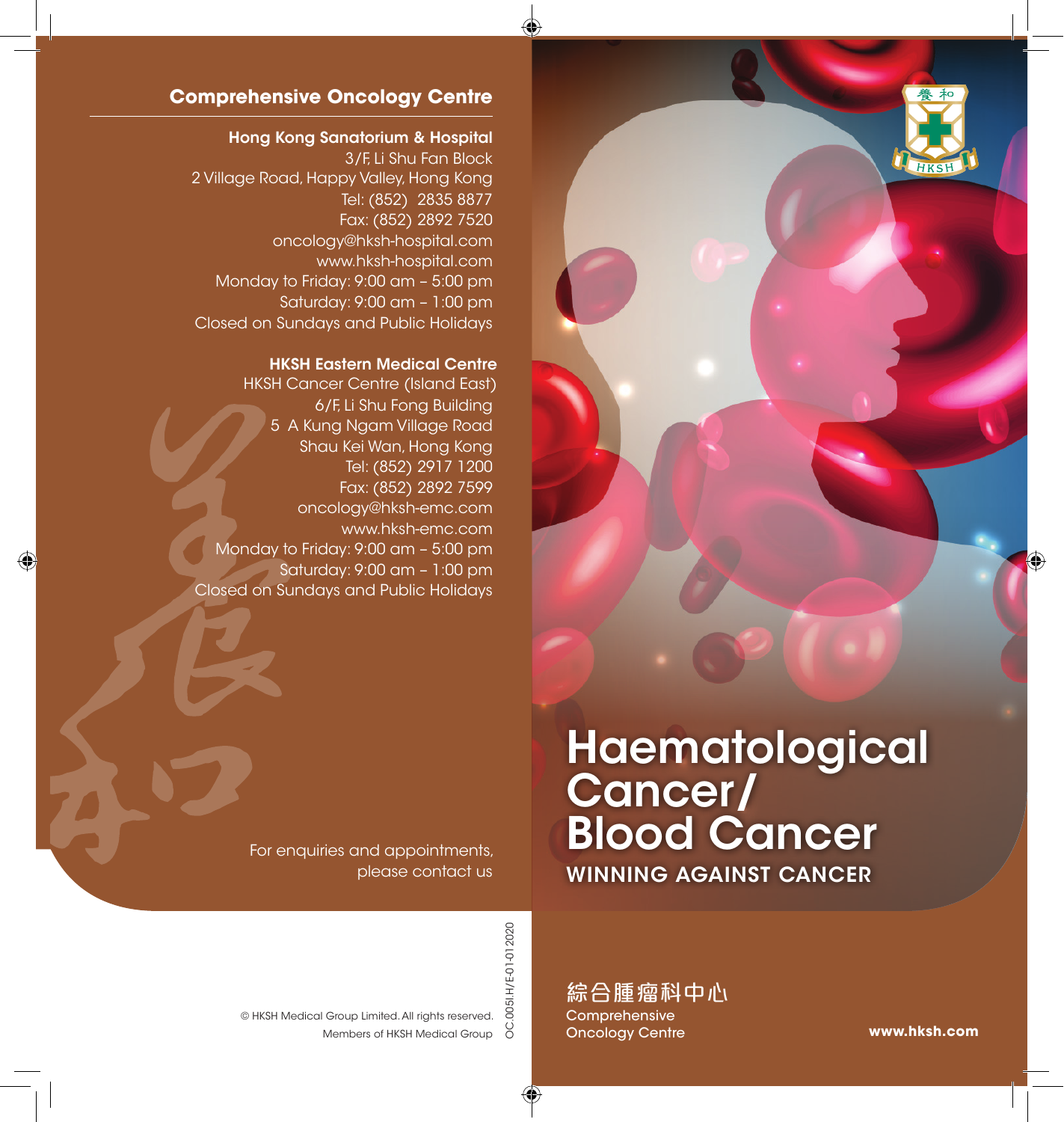Leukaemia, lymphoma and myeloma are the three major categories of blood cancer. In Hong Kong, over 1,000 new cases are diagnosed each year.

## What is leukaemia?

Leukaemia is the malignancy of white cells. While the causes of leukaemia are mostly unknown, it is occasionally related to past chemotherapy or previous radiation exposure, and may be preceded by myleodysplastic syndrome or myeloproliferative disease.

There are 3 main types of leukaemia, i.e. acute leukaemia, chronic lymphocytic leukaemia and chronic myeloid leukaemia.

|                                                | <b>Symptoms/Indications</b>                                                                                                                                                                                                                                                                                             |  |  |  |
|------------------------------------------------|-------------------------------------------------------------------------------------------------------------------------------------------------------------------------------------------------------------------------------------------------------------------------------------------------------------------------|--|--|--|
| Acute<br>Leukaemia<br>(Lymphoid or<br>Myeloid) | Anaemia<br>$\bullet$<br>Fever<br><b>Bleeding</b><br>Prone to infection<br>Low haemoglobin count, high white<br>cell count and low platelet count<br>Leukaemia cells (immature white<br>cells) in blood and bone marrow<br>Enlarged lymph nodes, liver and<br>spleen<br>Damage to the skin and central<br>nervous system |  |  |  |
| Chronic<br>Lymphocytic<br>Leukaemia            | Initially asymptomatic<br>$\bullet$<br>Enlarged lymph nodes and spleen<br>High white cell count (immature<br>$\bullet$<br>lymphocytes), low haemoglobin<br>and platelet count<br>Bone marrow infiltrated by mature<br>lymphocytes                                                                                       |  |  |  |
| Chronic<br><b>Myeloid</b><br>Leukaemia         | Initially asymptomatic<br>High white cell count and increase<br>in both mature and immature white<br>cells, high platelet count<br>Enlarged spleen                                                                                                                                                                      |  |  |  |

# How is leukaemia diagnosed and treated?

The diagnosis and treatment vary with different types of leukaemia:

| Acute Leukaemia (Lymphoid or Myeloid) |                                                                                                                                                                                                                                                                                                                                                                                                                                                                                                                                                                                                                                                                                                                          |  |  |  |
|---------------------------------------|--------------------------------------------------------------------------------------------------------------------------------------------------------------------------------------------------------------------------------------------------------------------------------------------------------------------------------------------------------------------------------------------------------------------------------------------------------------------------------------------------------------------------------------------------------------------------------------------------------------------------------------------------------------------------------------------------------------------------|--|--|--|
| <b>Diagnosis</b>                      | Full blood counts<br>$\bullet$<br>Peripheral blood film examination<br>$\bullet$<br>$\bullet$<br>Bone marrow biopsy<br>Lumbar puncture examination<br>$\bullet$<br>Cytochemical study and<br>$\bullet$<br>immunophenotyping to define<br>the subtype<br>Cytogenetic and molecular genetic<br>$\bullet$<br>studies                                                                                                                                                                                                                                                                                                                                                                                                        |  |  |  |
| <b>Treatment</b>                      | Intensive chemotherapy is necessary<br>$\bullet$<br>for cure, and infection must be<br>treated without delay.<br>For the elderly, less intensive<br>$\bullet$<br>treatment may be adopted:<br>Azacitidine<br>Decitabine<br>Venetoclax<br>Sorafenib<br>Midostaurin<br>Supportive care is also important.<br>Patients may require blood and<br>platelet transfusions.<br>Haematopoietic growth factor<br>(e.g. G-CSF) is frequently used.<br>Some patients may need allogeneic<br>$\bullet$<br>bone marrow transplantation, while<br>gentle chemotherapy is considered<br>appropriate for the elderly.<br>All-trans retinoic acid and arsenic<br>$\bullet$<br>trioxide are used to treat acute<br>promyelocytic leukaemia. |  |  |  |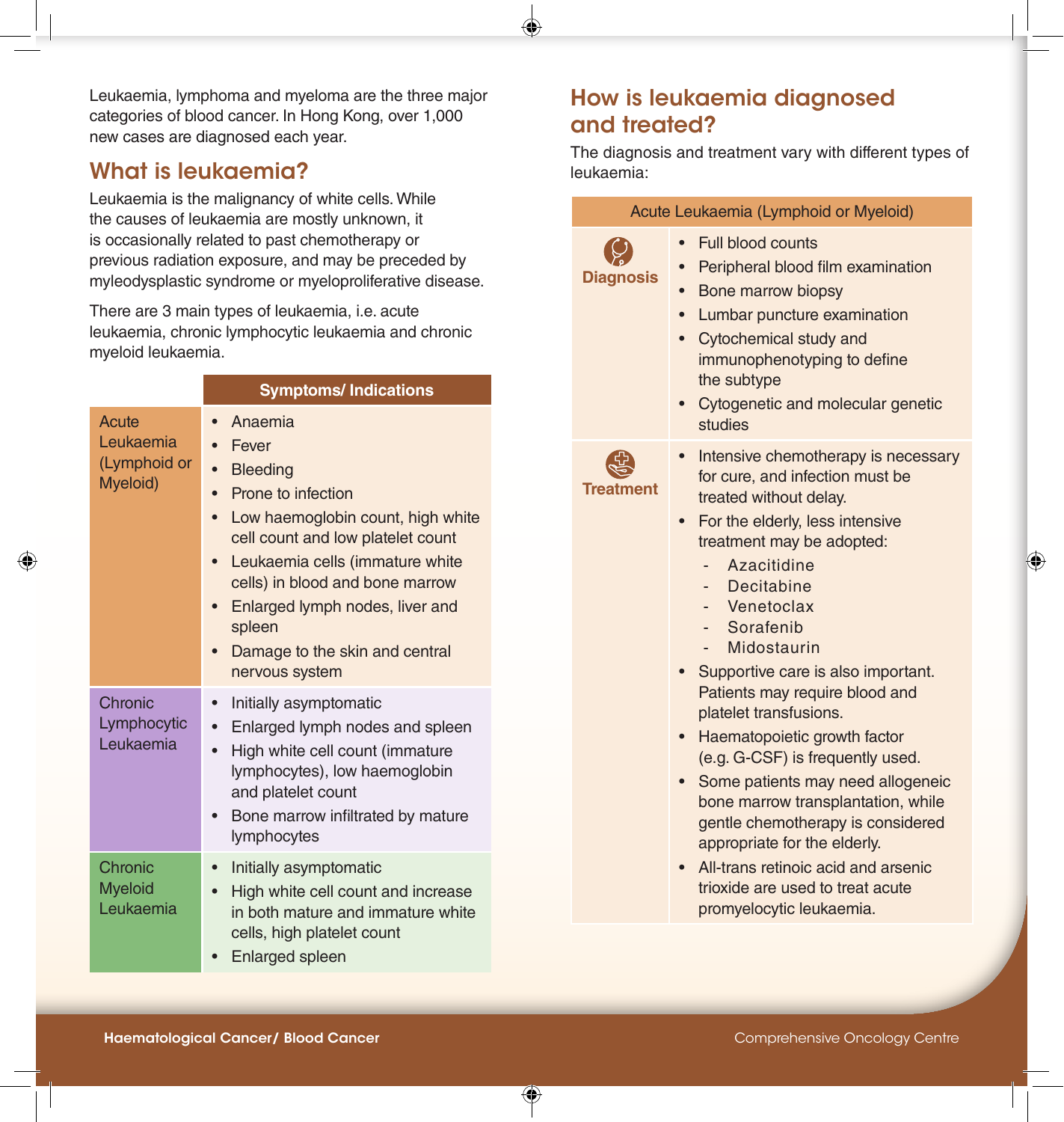| Prognosis                            | It is a curable disease for young<br>patients.<br>Most patients respond well to<br>$\bullet$<br>chemotherapy.<br>Cure rate may exceed 50% for<br>$\bullet$<br>younger patients.                                                                                 |                                                                                                                                                       | translocation                                                                                                                                                                                                                                                                                                                                                                                                                                                            | Cytogenetic study showing<br>"Philadelphia Chromosome"<br>• Florescence in-situ hybridisation<br>(FISH) analysis or polymerase<br>chain reaction to detect bcr-abl                          |  |
|--------------------------------------|-----------------------------------------------------------------------------------------------------------------------------------------------------------------------------------------------------------------------------------------------------------------|-------------------------------------------------------------------------------------------------------------------------------------------------------|--------------------------------------------------------------------------------------------------------------------------------------------------------------------------------------------------------------------------------------------------------------------------------------------------------------------------------------------------------------------------------------------------------------------------------------------------------------------------|---------------------------------------------------------------------------------------------------------------------------------------------------------------------------------------------|--|
|                                      | Genetic tests are useful in<br>$\bullet$<br>determining prognosis.<br>Survival rate improves with bone<br>$\bullet$<br>marrow transplantation.                                                                                                                  | <b>Treatment</b>                                                                                                                                      | Long-term therapy<br>$\bullet$                                                                                                                                                                                                                                                                                                                                                                                                                                           | Tyrosine kinase inhibitors (TKI),<br>e.g. Imatinib, Nilotinib or Dasatinib<br>Genetic test monitoring                                                                                       |  |
| <b>Diagnosis</b>                     | Chronic Lymphocytic Leukaemia<br>• Full blood counts<br>• Peripheral blood film examination<br>Bone marrow biopsy<br>$\bullet$<br>Immunophenotyping to confirm<br>diagnosis<br>• Cytogenetic and fluorescence in-situ                                           | <b>Prognosis</b>                                                                                                                                      | of 3 years.<br>long survival period.                                                                                                                                                                                                                                                                                                                                                                                                                                     | If not properly treated, the disease<br>transforms to refractory acute<br>leukaemia within an average period<br>Most patients respond very well to<br>tyrosine kinase inhibitors and have a |  |
| <b>Treatment</b>                     | hybridisation (FISH) analysis<br>Various combinations of targeted<br>therapy and chemotherapy are<br>available:<br><b>Ibrutinib</b><br>Venetoclax<br>Rituximab<br>Obinutuzumab<br><b>Bendamustine</b>                                                           |                                                                                                                                                       | What is lymphoma?<br>Lymphoma is the cancer of lymphoid cells. Like leukaemia,<br>its causes remain largely unknown. It is sometimes related<br>to infection, chemicals, radiation or immunodeficiency.<br>There are two major types of lymphoma, i.e. i) Hodgkin's<br>Lymphoma or Non-Hodgkin's Lymphoma, and ii) B-Cell,<br>T-Cell or NK-Cell Lymphoma.<br>Non-Hodgkin's lymphoma accounts for over 90% of cases.<br>They are mostly B-cell lymphomas. Common subtypes |                                                                                                                                                                                             |  |
| <b>Prognosis</b><br><b>Diagnosis</b> | Good disease control can be<br>achieved in most cases.<br>Relapses usually respond to<br>$\bullet$<br>retreatment.<br>FISH tests are useful in determining<br>$\bullet$<br>prognosis.<br>Chronic Myeloid Leukaemia<br>• Full blood counts<br>Bone marrow biopsy | include:<br>• Diffuse Large B-Cell<br>Lymphoma<br>• Follicular Lymphoma<br><b>Marginal Zone</b><br>$\bullet$<br>Lymphoma<br>• Lymphocytic<br>Lymphoma | Mantle Cell Lymphoma                                                                                                                                                                                                                                                                                                                                                                                                                                                     | • Burkitt's Lymphoma<br>• T-Lymphoblastic<br>Lymphoma<br>• Peripheral T-Cell<br>Lymphoma<br><b>Nasal NK-Cell</b><br>Lymphoma                                                                |  |